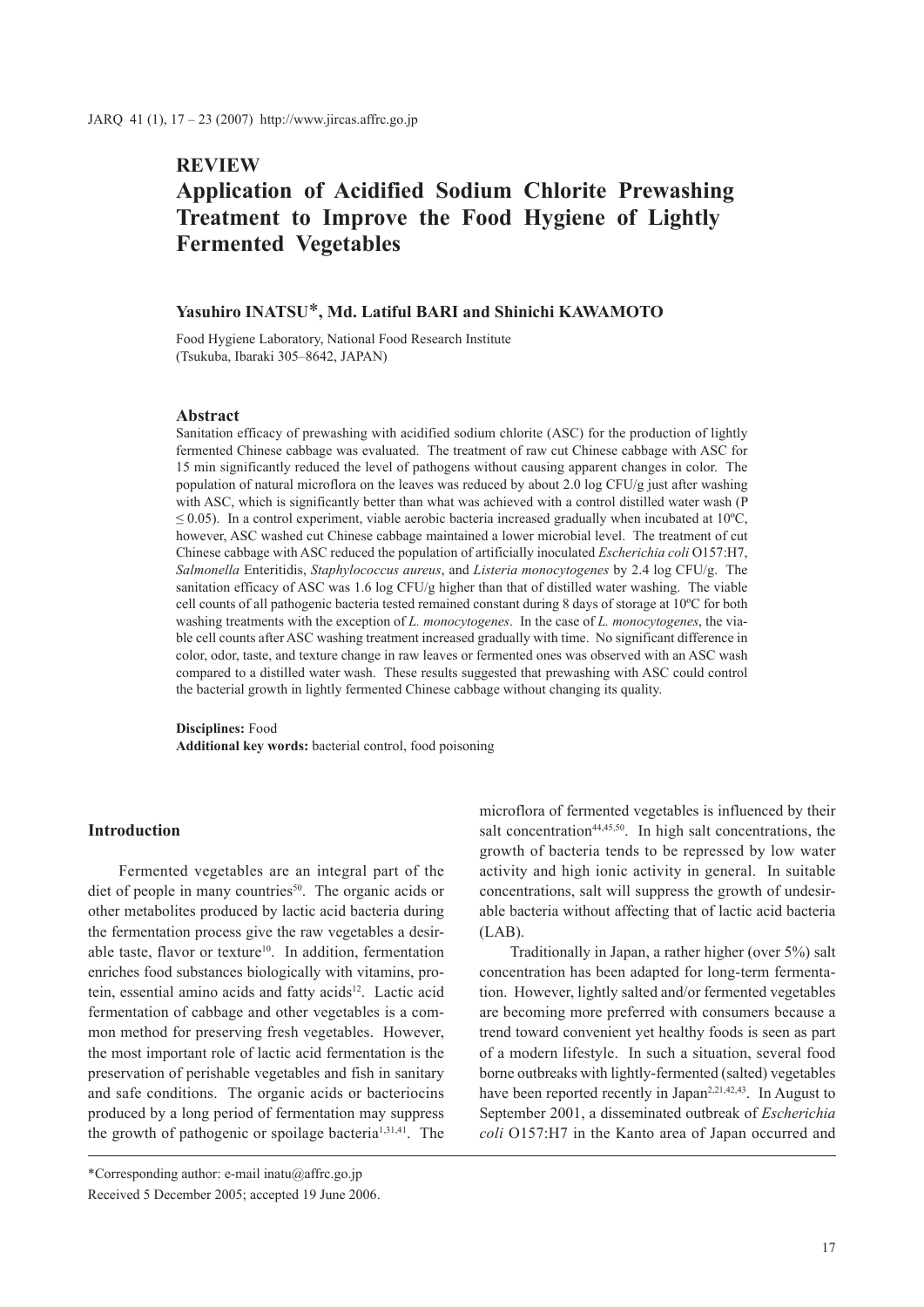the epidemiological investigation suggested that locally made kimchi was one of the incriminated food items. This raised special concern about kimchi borne transmission of *E. coli* O157:H7.

The raw vegetables used for the production of fermented vegetables could be contaminated in the farm and serve as a vehicle of pathogenic bacteria<sup>6,37</sup>. It is difficult to reduce viable cells of pathogenic bacteria once fermented vegetables become contaminated during their production. According to our inoculation study concerning the fate of pathogenic bacteria in laboratory prepared Japanese styled Kimchi21, *Staphylococcus aureus* decreased rapidly from its initial inoculum level to a minimum detectable level within 12 days and *L. monocytogenes* took 20 days to reach a similar level (Fig. 1). There was little increase in the population of *E. coli* O157:H7 and *Salmonella* Enteritidis observed over the first 4 days and they decreased slightly over 8 days and/or remained constant throughout the incubation periods, where as a decrease in the population of *S. aureus* and *L. monocytogenes* was observed over time. These results indicate that pathogenic bacteria could survive if there is any contamination in the raw materials and/or at any stage of the fermentation process.

If the raw vegetables, used for the production of lightly-fermented vegetables, were contaminated with pathogenic bacteria at any stage of pre- or post-harvest production and/or during marketing, this could contribute to the potential risk of food poisoning associated with the products. This paper deals with the effectiveness of acidified sodium chlorite (ASC) on reducing pathogenic bacteria during prewashing of raw leafy vegetables for lightly fermented vegetable production.



**Fig. 1. Survival of inoculated strains of** *Escherichia coli* **O157:H7 ( ),** *Salmonella* **Enteritidis ( ),**  *Staphylococcus aureus* **(), and** *Listeria monocytogenes* **(), in laboratory prepared Japanese style kimchi**  that were kept at  $10^{\circ}$ C for 24 days (n = 4)

# **Sanitation of the attached bacteria on the surface of raw vegetables by ASC**

Normally, leafy vegetables harbor 2–7 log CFU/g of mesophilic bacteria including coliform or spoilage bacteria such as *Pseudomonas* as their normal microflora5,7,14,38 and LAB on leaves play an important role for fermentation. Overgrowth of bacteria increases turbidity of clean dipping sauce and causes inadequate quality for lightly fermented (or salted) vegetables<sup>25,35,40</sup>. In addition, vegetables can act as a vector in transporting pathogenic bacteria from a farm. A lot of reports revealed that vegetables pose a risk of transmitting pathogenic bacteria from farms<sup>6,37</sup>. Although washing produce with tap water may remove some soil and other debris, it cannot be relied upon to remove microorganisms completely and may result in cross-contamination of food preparation surfaces, utensils and other food items<sup>7-9</sup>. To reduce the risk of food poisoning caused by lightly fermented vegetables, effective sanitizing of the raw produce may be required. Washing raw produce with sodium-chlorinated water (NaClO) is the most commonly used method to remove pathogens from surfaces of vegetables $11$ . Many experimental studies have been performed to evaluate the effectiveness of sodium chlorinated water, acidic electrolyzed water or other sanitizers for sanitation of pathogenic bacteria on the surface of vegetables4,27-30,32,49. Active hypochlorite is believed to lose its effectiveness by reacting with nitrogen containing compounds in foods, resulting in halogenated organic compounds<sup>7,19</sup>. Concern over the carcinogenicity and toxicity of these compounds, particularly trihalomethanes, has prompted consideration of alternative disinfectants<sup>55</sup>.

Several investigations revealed that chlorine dioxide is a disinfectant equal to or more effective than chlorine<sup>33</sup>. This compound has been reported to inactivate bacteria, bacterial spores and viruses effectively<sup>15,39</sup>. The bactericidal effectiveness of aqueous chlorine dioxide against bacteria on the surface of lettuce, cabbage, cucumber, and green pepper has been reported<sup>17,46,56</sup>. Chlorine dioxide  $(CIO<sub>2</sub>)$  is much more soluble than chlorine in water and has about 2.5 times higher oxidizing capacity than hypochlorous acid (HOCl)<sup>3</sup>. Chlorine dioxide does not form chlorinated organic compounds to the extent observed with chlorine. ASC, an antimicrobial agent, is prepared from mixing sodium chlorite  $(NaClO<sub>2</sub>)$  solution with a generally-recognized-as-safe (GRAS) organic acid. This chemical reaction produces active chlorine dioxide that shows bactericidal activity in combination with acidity. The U.S. Food and Drug Administration approved ASC for use in poultry, red meat, comminuted meat products, and processed fruits and vegetables to reduce bacterial contamination54. Application of the bactericidal effect of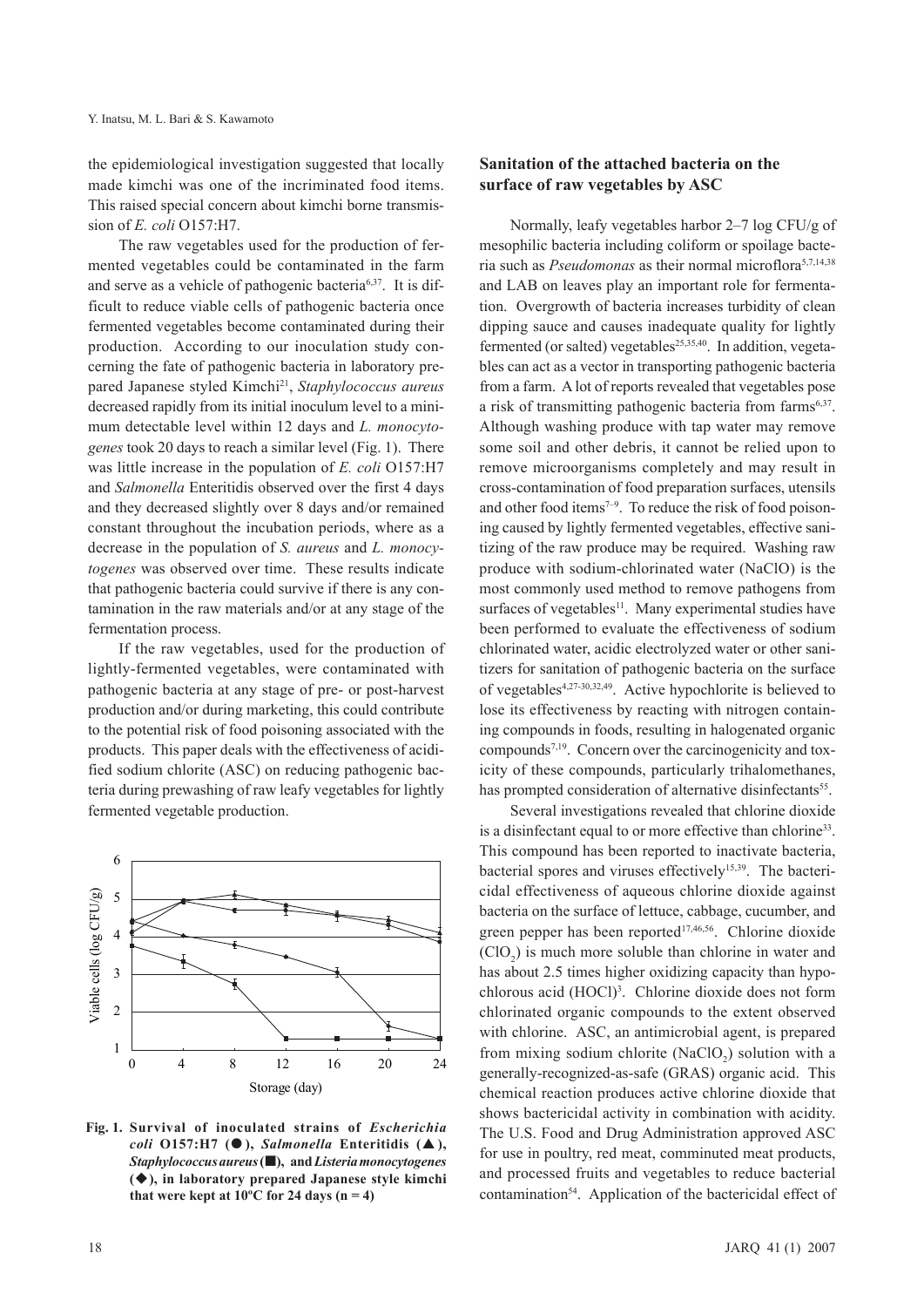ASC for surface washing of raw salmon<sup>52</sup>, beef carcass<sup>11</sup>, and broiler carcasses<sup>26</sup> has been studied. However, only a few studies have been performed to apply the bactericidal effect of ASC for the surface washing of raw vegetables or fruits<sup>18,34</sup>. We constructed a sensitive detection system for injured bacteria<sup>20</sup> and evaluated the effectiveness of ASC in killing *E. coli* O157:H7 on leafy vegetables with a view to its potential application to foods and food contact surfaces as an anti-microbial treatment<sup>22</sup>.

Chinese cabbages were cut into  $3 \times 3$  cm pieces and 400 g of leaf pieces were dipped into 1,200 mL of an inoculum cocktail containing four *E. coli* O157:H7 strains. After gently mixing for 10 min, inoculated leaves were placed on a sterile perforated tray and dried at room temperature for 30 min. One hundred grams of inoculated leaves were mixed with 1,000 mL of the wash solution containing sodium chlorite, organic acids or other chemical compounds in a stainless container. Inoculated leaves were treated in wash solution for 15 min at room temperature with a glass rod used for gentle mixing. In our work with cabbage leaves sodium chlorite showed lower bactericidal effect, but in combination with citric acid resulted in approximately a 3 log CFU/g reduction of the population (Fig. 2). There was no significant difference in the sanitation efficacy among different organic acid (citric acid, succinic acid, malic acid, tartaric acid, acetic acid, lactic acid, and propionic acid) activated- acidified sodium chlorite (ASC) solutions (Fig. 3). Sanitation efficacy of ASC with mild heat treatment (50ºC) significantly increased (4.0 log CFU/g ) the population reduc-



**Fig. 2. Comparison of the bactericidal effect among several washing solutions** 

Precut Chinese cabbage leaves were washed for 15 minutes at room temperature. Value are mean ± standard deviation (n = 4). CA: Citric acid (1  $g/L$ ), NaClO: Sodium hypochlorite (100 ppm as  $Cl_2$ ), NaClO<sub>2</sub>: Sodium chlorite (0.5  $g/L$ ). The symbols and  $\Box$  correspond to the viable cell counts of the samples before and after washing, respectively.

tion compared to that of treatment at room temperature or 4ºC, both of which showed a similar reduction of 2.5 log CFU/g of *E. coli* O157:H7 (Fig. 4). The color of the leaves was not affected by the temperature treatments, but



Acids used for ASC preparation

**Fig. 3. Efficiency of population reduction of various organic acids coupling with sodium chlorite**

> 5 mM of the indicated organic acid and 0.5 g/L of sodium chlorite were used for washing. Experimental conditions are the same as Fig. 2. Values are mean  $\pm$  standard deviation (n = 4). The symbols  $\Box$  and  $\Box$  correspond to the viable cell counts of the samples before and after washing, respectively.





<sup>0.5</sup> g/L of sodium chlorite and 1 g/L of citric acid was used for 15 minutes washing. Experimental conditions are the same as Fig. 2 except for the temperature during washing. Values are mean  $\pm$  standard deviation (n = 4). The symbols  $\Box$  and  $\Box$  correspond to the viable cell counts of the water washed or ASC washed samples, respectively.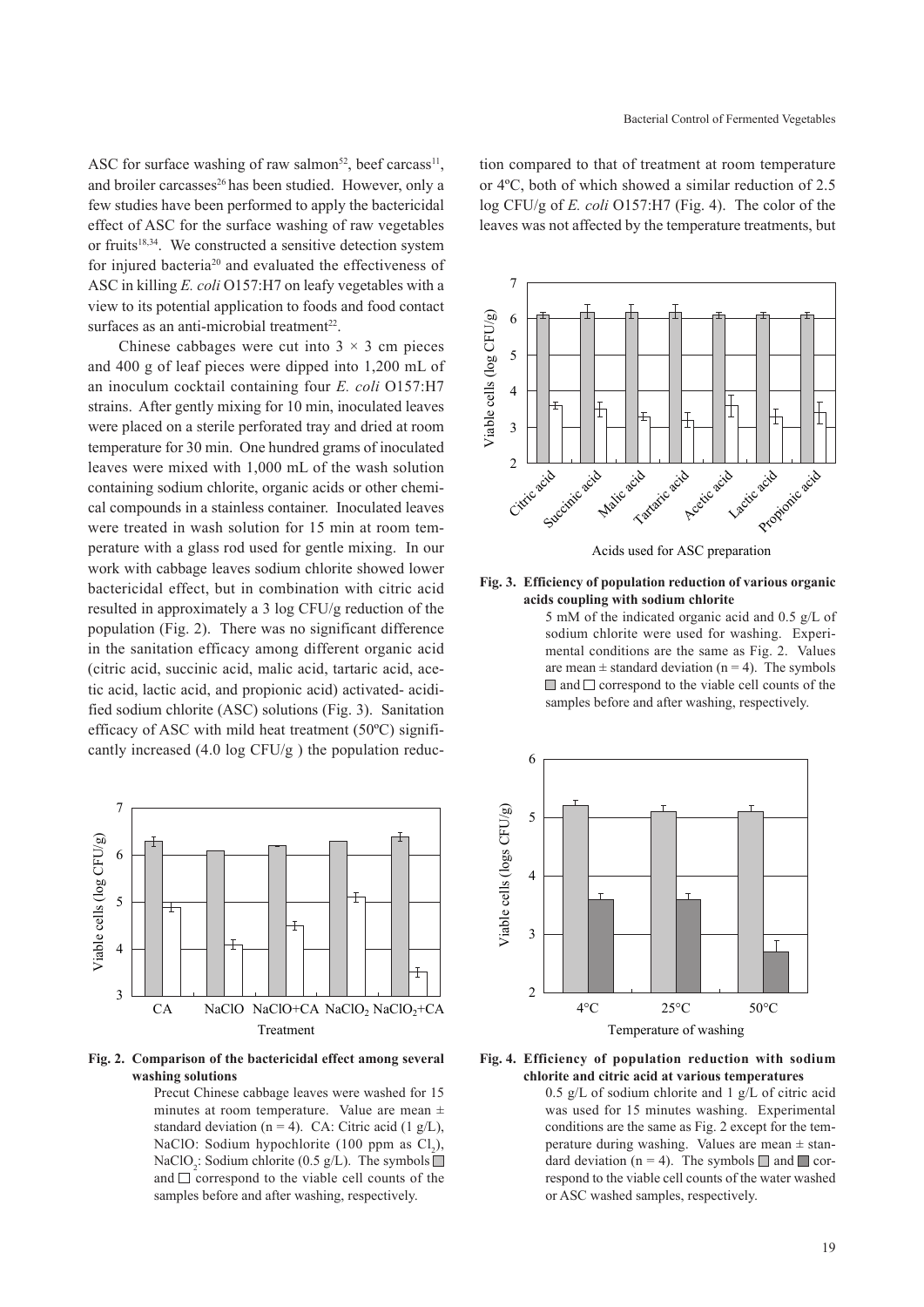the texture was apparently softened at 50ºC.

Although sodium chlorite solutions have been reported to possess a strong antibacterial effect, antibacterial activity can be greatly reduced by the presence of organic matter<sup>36</sup>. The addition of organic or inorganic acids to acidify sodium chlorite results in an increased antibacterial capacity of this compound. The antibacterial activity of ASC is attributed to the oxidative effect of chlorous acids, which are derived from the conversion of chlorite ion into its acid form under acidic conditions<sup>16</sup>. If the acidification of sodium chlorite is not controlled, other antimicrobial compounds, such as chlorine dioxide, may also be produced as a result of rapid chlorite disproportionation<sup>53</sup>. In our work, all concentrations and acidity conditions were selected so that chlorite ions underwent several disproportionation reactions, producing secondary bactericidal oxidative compounds, mainly oxychlorines, as well as more chlorous acid and small amounts of chlorine dioxide<sup>16</sup>. As chlorous acid is being depleted, residual chlorite produces more chlorous acid, which will augment the series of reactions and the antibacterial effect continues until evaporation and drying of the solution on the surface of leaves. These reactions occur instantaneously on mixing, and therefore the antibacterial solutions need to be prepared shortly before use.

# **Application of ASC prewashing for lightly fermented vegetable production**

Chinese cabbage is commonly used for the production of lightly fermented vegetables, a very popular foodstuff in Japan. Such lightly fermented foods are consumed within 2 days of preparation. In this study, prewashed cabbage with ASC was applied for the production of these fermented products<sup>23</sup>. This time, we examined 4 kinds of pathogenic bacteria; *Escherichia coli* O157: H7, *Salmonella* Enteritidis, *Staphylococcus aureus*, and *Listeria monocytogenes*. At least 4 strains of the cultures were mixed and used for inoculation similar to that described above. Five hundred grams of inoculated leaves were mixed with 5.0 L of the ASC solution containing sodium chlorite (0.5 g/L) and citric acid (1.0 g/L) in a container. Sterile distilled water was used for control experiments. Washing treatment was for 15 min at room temperature with a glass rod used for gentle agitation. After removing the residual ASC by washing with sterile distilled water, the leaf pieces were soaked with dry salt (30 g/kg) and then 7% sodium chloride water (300 mL/ kg) was added and kept at 10ºC for 8 days under pressure (20 g/cm2 ) for salt curing. Microbiological analyses were performed each day. After 2 days of fermentation, the lactic acid concentration was recorded as  $33.3 \pm 8.5 \text{ µg/g}$ -

sample and the pH was recorded as  $5.67 \pm 0.07$ , for ASC washed cabbage. Whereas in the treatment using distilled water to wash cabbage, the lactic acid concentration and pH were  $33.4 \pm 0.7$  µg/g-sample and  $5.63 \pm 0.17$ , respectively. However, no pathogenic bacteria were detected before or after fermentation in any of the Chinese cabbage tested. The aerobic plate counts for unwashed cabbage samples were approximately 6.39 log CFU/g and a distilled water wash could reduce this by approximately 0.6 log CFU/g, however, the population increased with incubation time. Washing the sample with ASC could reduce the population by approximately 2.0 log CFU/g and that remained relatively constant for up to 2 days and thereafter increased gradually with the incubation period (Fig. 5). A similar increase of aerobic mesophilic bacteria after surface sanitation of leafy vegetables was observed $29$ . This may be caused by the wet condition and nutrient supply from partially injured vegetable leaf surfaces. The sanitation efficacy is thought to be lost naturally during storage or removed by secondary washing with water. Additional ways to control bacteria such as the use of food additives will be required in some cases.

Various microorganisms, including the lactic acid bacteria are naturally present in the Chinese cabbage. However, the growth, activity, and role of the microorganisms participating in the fermentation are influenced by several factors, including salt concentration, temperature, pH, population of related microorganisms, and exposure to air<sup>12</sup>. Lightly fermented cabbage is usually held for only a short time at 10ºC and consumed before further fermentation occurs. Therefore, this condition might not be suitable for the growth of some undesirable bacteria that could spoil the product. This may be the reason for the growth of aerobic bacteria in this fermentation pro-



**Fig. 5.** The total plate count  $(\Box)$  and coliforms  $(\Diamond)$  of Chinese **cabbage before and after being water (open symbol) or ASC (closed symbol) washed and incubated at 10ºC with 3% salt for fermentation for 8 days**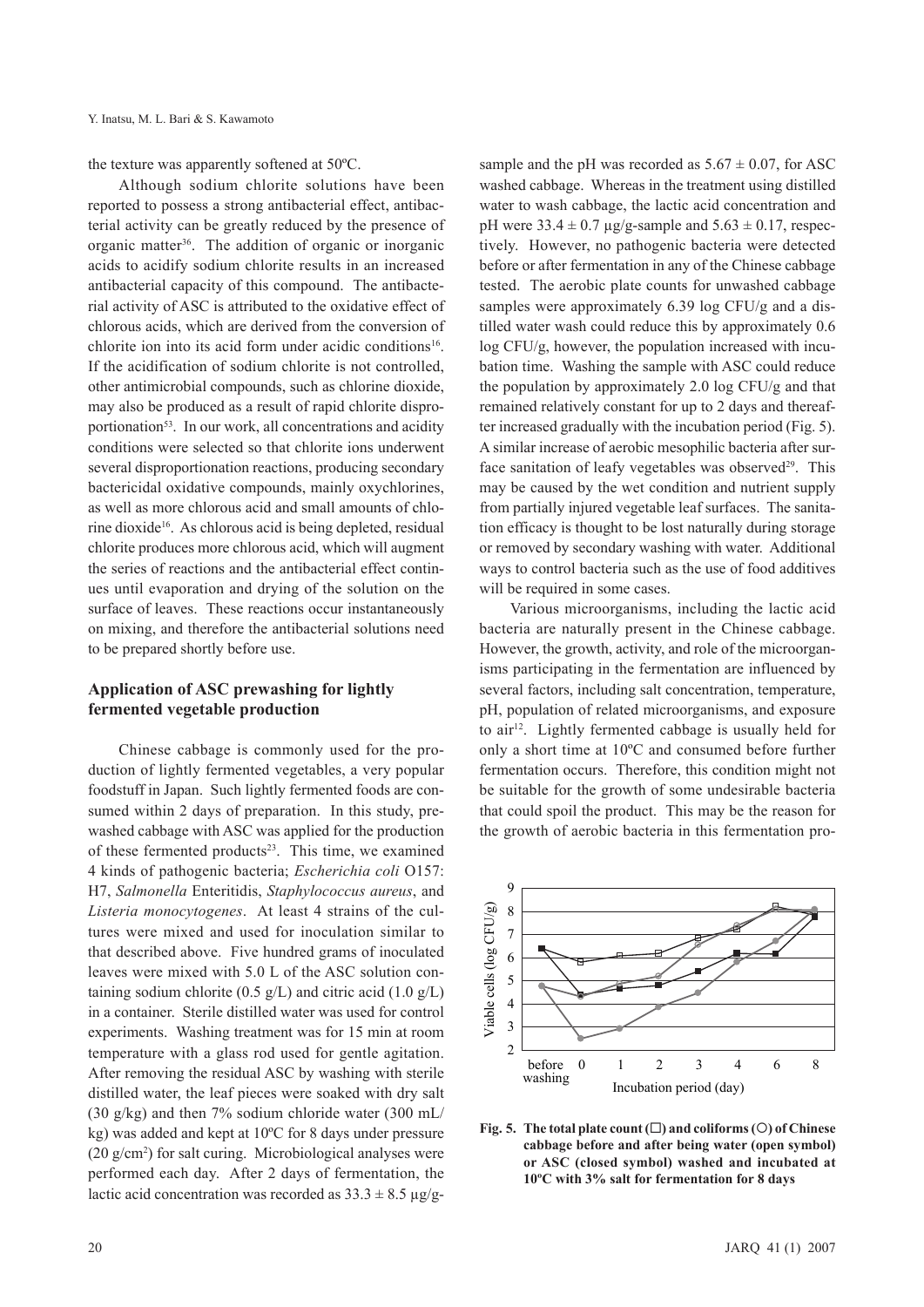cess. Moreover, Cheigh et al.12 reported that the aerobic bacterial count increased for up to 20 days and after that, decreased gradually with the days of incubation.

Chinese cabbage dip inoculated with a cocktail of *E. coli* O157:H7 or *Salmonella* (7.1 log CFU/mL) resulted in 6.3 or 6.7 log CFU/g, respectively, on the surface of the leaves. Washing leaves with distilled water reduced the population by less than 1.0 log CFU/g and that remained constant throughout the incubation period (Fig. 6). However, treatment with ASC reduced the population by more than 2.0 log CFU/g and that remained relatively constant throughout the incubation period. *Salmonella* increased gradually up to day 4 followed by a slight decrease in population by day 8.

Similarly in the case of *Staphylococcus aureus*, washing with distilled water and ASC reduced the population by  $\leq 1.0$  log CFU/g and 2.4 log CFU/g, respectively. The populations remained relatively constant throughout the incubation period. ASC reduced the population of *L. monocytogenes* by 2.2 log CFU/g from its initial population level (6.4 log CFU/g); however, the population increased with incubation time. As shown in Fig. 6, the population increased gradually and reached to the maximum level of 7.0 log CFU/g by the 8th day of incubation.

The quality of treated and untreated uninoculated salted Chinese cabbage was evaluated by a panel consisting of 27 sensory experts (17 female and 10 male) selected from different departments of the National Food Research Institute. No significant influence on the color,



Fig. 6. Population of *E. coli*  $O157:H7$  ( $\square$ ) or *L. monocytogenes*  $(\Delta)$  recovered from Chinese cabbage **before and after being water (open symbol) or ASC (closed symbol) washed and incubated at 10ºC with 3% salt for fermentation for 8 days** 

odor, taste, and texture was observed after treatment with acidified sodium chloride. The sensory evaluation was done after 2 days of fermentation since these products are usually consumed within this time frame<sup>27</sup>. However, several research reports showed that there are no significant changes in appearance, color, odor, taste, and texture after 4 days of fermentation<sup>28,54</sup>.

### **Conclusion and perspective**

Chinese cabbage or other leafy vegetables are usually grown at 20 to 30 $^{\circ}$ C in soil<sup>47</sup> and therefore contamination of these vegetables can come from various sources, including polluted soil, animal manure, irrigation water, contaminated water and equipment in the processing plant, filthy transport vehicles and containers, and unhygienic food plant workers. Once contaminated, the bacterial population can increase during storage at temperatures higher than the refrigeration temperature (10ºC) even after the addition of salt. Therefore, prewashing with sanitizer could reduce the potential risk associated with these vegetables or vegetable products such as lightly fermented vegetables. These kinds of foods were commonly produced not only in Japan but also Korea, Thailand, Viet Nam, and other (South) East Asian countries. In this study, we evaluated the effectiveness of ASC for prewashing of Chinese cabbage for lightly fermented vegetables. However, a large-scale series of experiments using this method must be done to determine the reproducibility of the results obtained in these studies reported here.

Some residual bacteria including pathogenic bacteria such as *Listeria monocytogenes* and some spoilage bacteria after prewashing with ASC or chlorinated water can grow during 10ºC storage under 3% salted condition. The addition of natural antimicrobial compounds into the final products may partially reduce the risk of food poisoning or quality loss associated with the growth of the bacteria<sup>13,24,48</sup>. In addition, transportation and storage of the products should be under suitable conditions. The development of cheap, safe and convenient integrated temperature indicators would be required for the management of increasing microbial risk during the cold storage and distribution process.

### **Acknowledgments**

This work wassupported by a grant-in-aid (Integrated Research Program for Functionality and Safety of Food toward an Establishment of Healthy Diet) from the Ministry of Agriculture, Forestry and Fisheries of Japan.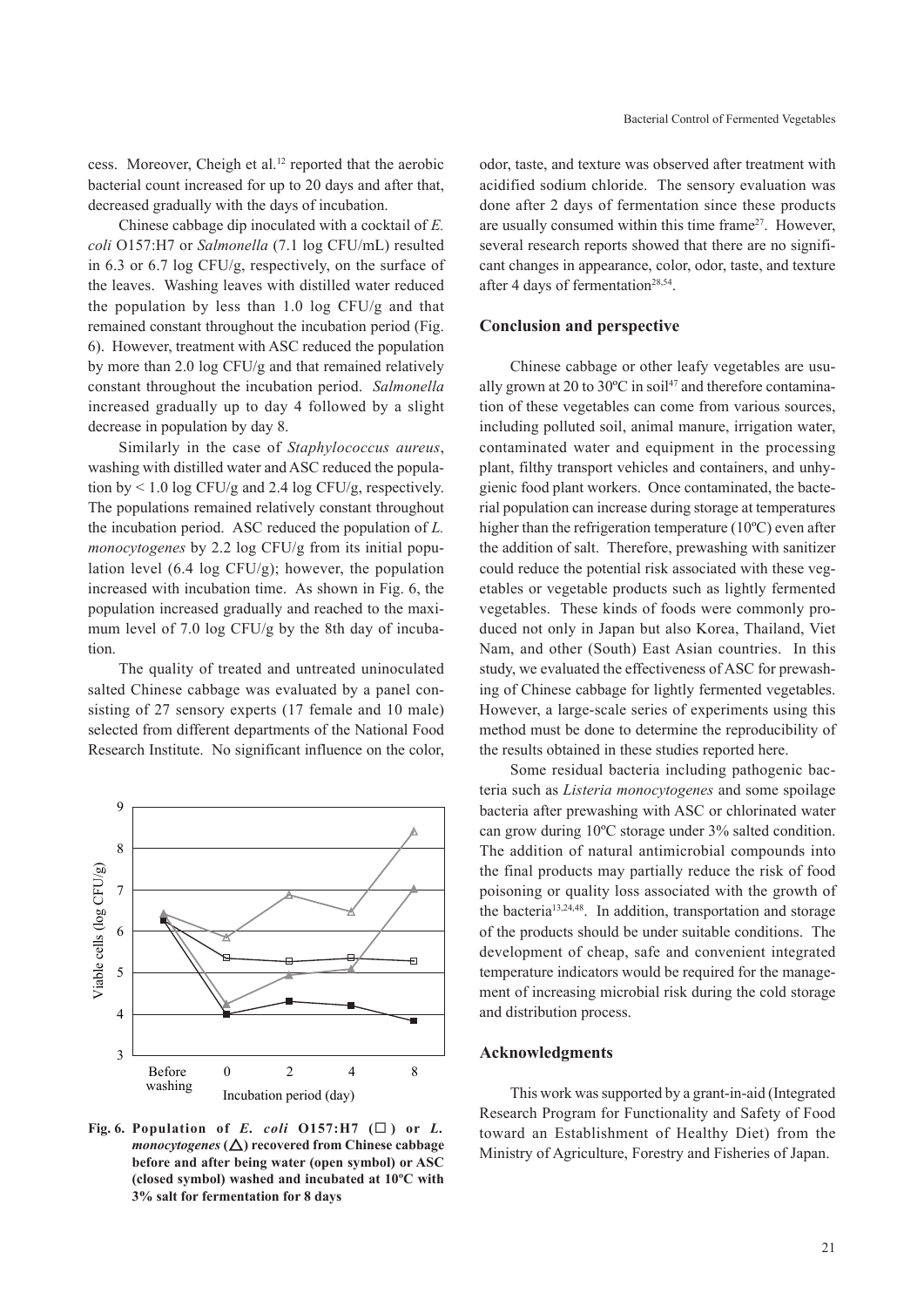### **References**

- 1. Adams, M. R. & Nicolaides, L. (1997) Review of the sensitivity of different foodborne pathogens to fermentation. *Food Control*, **8**, 227–239.
- 2. Anonymous (2003) An outbreak of EHEC O157:H- infection at a nursery school suspected to be caused by lightly salted cucumbers, June-July 2002 - Fukuoka City. *Infect. Agents Surv. Rep*., **24**, 132–133.
- 3. Benarde, M. A. et al. (1965) Efficiency of chlorine dioxide as a bactericide. *Appl. Microbiol.*, **13**, 776–780.
- 4. Beuchat, L. R., Ward, T. E. & Pettigrew, C. A. (2001) Comparison of chlorine and a prototype produce wash product for effectiveness in killing *Salmonella* and *Escherichia coli* O157:H7 on alfalfa seeds. *J. Food. Prot*., **64**, 152–158.
- 5. Beuchat, L. R. (1992) Surface disinfection of raw produce. *Dairy Food Environ. Sanit*., **12**, 6–9.
- 6. Beuchat, L. R. (1996) Pathogenic microorganisms associated with fresh produce. *J. Food Prot*., **59**, 204–216.
- 7. Beuchat, L. R. (1998) Surface decontamination of fruits and vegetables eaten raw: a review. Food Safety Unit, World Health Organization.WHO/FSF/FOS/98.2, pp. 42. Available online at http://www.who.int/foodsafety/publications/fs\_management/en/surface\_decon.pdf.
- 8. Beuchat, L. R. et al. (2001) Development of a proposed standard method for assessing the efficacy of fresh produce sanitizers. *J. Food Prot*., **64**, 1103–1109.
- 9. Brackett, R. E. (1992) Shelf stability and safety of fresh produce as influenced by sanitation and disinfections. *J. Food. Prot*., **55**, 808–814.
- 10. Buckenhuuskes, H. J. (2001) Fermented vegetables. *In* Food microbiology: fundamentals and frontiers, 2nd edition, ed. Doyle, M. P., ASM Press, Washington D.C., 665– 679.
- 11. Castillo, A. et al. (1999) Reduction of *Escherichia coli* O157:H7 and *Salmonella* typhimurium on beef carcass surfaces using acidified sodium chlorite. *J. Food Prot*., **62**, 580–584.
- 12. Cheigh, H. -S. & Park, K. -Y. (1994) Biochemical, microbiological, and nutritional aspects of Kimchi (Korean fermented vegetable products). *Crit. Rev. Food Sci. Nutrient*., **34**, 175–203.
- 13. Choi, M. H. & Park, Y. H. (2000) Selective control of lactobacilli in kimchi with nisin. *Lett. Appl. Microbiol*., **30**, 173–177.
- 14. Daeschel, M. A., Andersson, R. E. & Fleming, H. P. (1987) Microbial ecology of fermenting plant materials. *FEMS Microbiol. Rev*., **46**, 357–367.
- 15. Foegeding, P. M., Hemstapat, V. & Giesbrecht, F. G. (1986) Chlorine dioxide inactivation of *Bacillus* and *Clostridium* spores. *J. Food Sci*., **51**, 197–201.
- 16. Gordon, G. et al. (1972) The chemistry of chlorine dioxide. *In* Progress in inorganic chemistry, vol. 15, ed., Lippard, S. J., Wiley-Interscience, New York, 201–286.
- 17. Han, Y. et al. (2001) Reduction of *Listeria monocytogenes* on green peppers (*Capsicum annuum* L.) by gaseous and aqueous chlorine dioxide and water washing and its growth at 70ºC. *J. Food Prot*., **64**, 1730–1738.
- 18. Hasegawa, Y. et al. (1990) Comparison between the effects of sodium chlorite and sodium hypochlorite on the

freshness of fish and vegetable. *J. Food Hyg. Soc. Jpn*., **31**, 261–265 [In Japanese with English summary].

- 19. Hidaka, T. et al. (1992) Disappearance of residual chlorine and formation of chloroform in vegetables treated with sodium hypochlorite. *J. Food Hyg. Soc. Jpn*., **33**, 267–273 [In Japanese with English summary].
- 20. Inatsu, Y. et al. (2003) Construction and validation of antibiotic resistance *Escherichia coli* strains for acidic foods. *Jpn. J. Food Microbiol*., **20**, 177–183.
- 21. Inatsu, Y. et al. (2004) Survival of *Escherichia coli* O157: H7, *Salmonella* Enteritidis, *Staphylococcus aureus*, and *Listeria monocytogenes* in Kimchi. *J. Food Prot*., **67**, 1497–1500.
- 22. Inatsu, Y. et al. (2005a) Efficacy of acidified sodium chlorite treatments in reducing *Escherichia coli* O157:H7 on Chinese cabbage. *J. Food Prot*., **68**, 251–255.
- 23. Inatsu, Y. et al. (2005b) Prewashing with acidified sodium chlorite reduces pathogenic bacteria in lightly fermented Chinese cabbage. *J. Food Prot*., **68**, 999–1004.
- 24. Inatsu, Y. et al. (2005c) Effectiveness of some natural antimicrobial compounds in controlling pathogen or spoilage bacteria in lightly fermented Chinese cabbage. *J. Food Sci*., **70**(9), M393–M397.
- 25. Kadowaki, M. et al. (1988) Study of the shelf life of lightly fermented Chinese cabbage from the aspect of contaminated bacterial growth. Research report of IAI Center for Food Quality, Labeling and Consumer Services, **12**, 77–82.
- 26. Kemp, G. K., Aldrich, M. L. & Waldroup, A. L. (2000) Acidified sodium chlorite antimicrobial treatment of broiler carcasses. *J. Food Prot*., **63**, 1087–1092.
- 27. Koseki, S. et al. (2004) Efficacy of acidic electrolyzed water for microbial decontamination of cucumbers and strawberries. *J. Food Prot*., **67**, 1247–1251.
- 28. Koseki, S. et al. (2004) Effect of mild heat pre-treatment with alkaline electrolyzed water on the efficacy of acidic electrolyzed water against *Escherichia coli* O157:H7 and *Salmonella* on lettuce. *Food Microbiol*., **21**, 559–566.
- 29. Koseki, S. & Isobe, S. (2006) Effect of ozonated water treatment on microbial control and on browning of iceberg lettuce (*Lactuca sativa L*.). *J. Food Prot*., **69**, 154–160.
- 30. Lang, M. M., Ingham, B. H. & Ingham, S. C. (2000) Efficacy of novel organic acid and hypochlorite treatments for eliminating *Escherichia coli* O157:H7 from alfalfa seeds prior to sprouting. *Int. J. Food Microbiol*., **58**, 73–82.
- 31. Lee, C. -H. (1997) Lactic acid fermented foods and their benefits in Asia. *Food Control*, **8**, 259–269.
- 32. Li, Y. et al. (2001) Survival and growth of *Escherichia coli* O157:H7 inoculated onto cut lettuce before or after heating in chlorinated water, followed by storage at 5 or 15ºC. *J. Food Prot*., **64**, 305–309.
- 33. Lillard, H. S. (1979) Levels of chlorine and chlorine dioxide of equivalent bactericidal effect in poultry processing water. *J. Food Sci*., **44**, 1594–1597.
- 34. Lukasik, J. et al. (2003) Reduction of poliovirus 1, bacteriophages, *Salmonella* Montevideo, and *Escherichia coli* O157:H7 on strawberries by physical and disinfectant washes. *J. Food Prot*., **66**, 188–193
- 35. Miyao, S. (1997) Microbiological controlling of fermented vegetables. *Nihon shokuhin kagaku kougaku kaishi* (*J. Jpn. Soc. Food Sci. Tech*.), **44**, 1–9 [In Japanese].